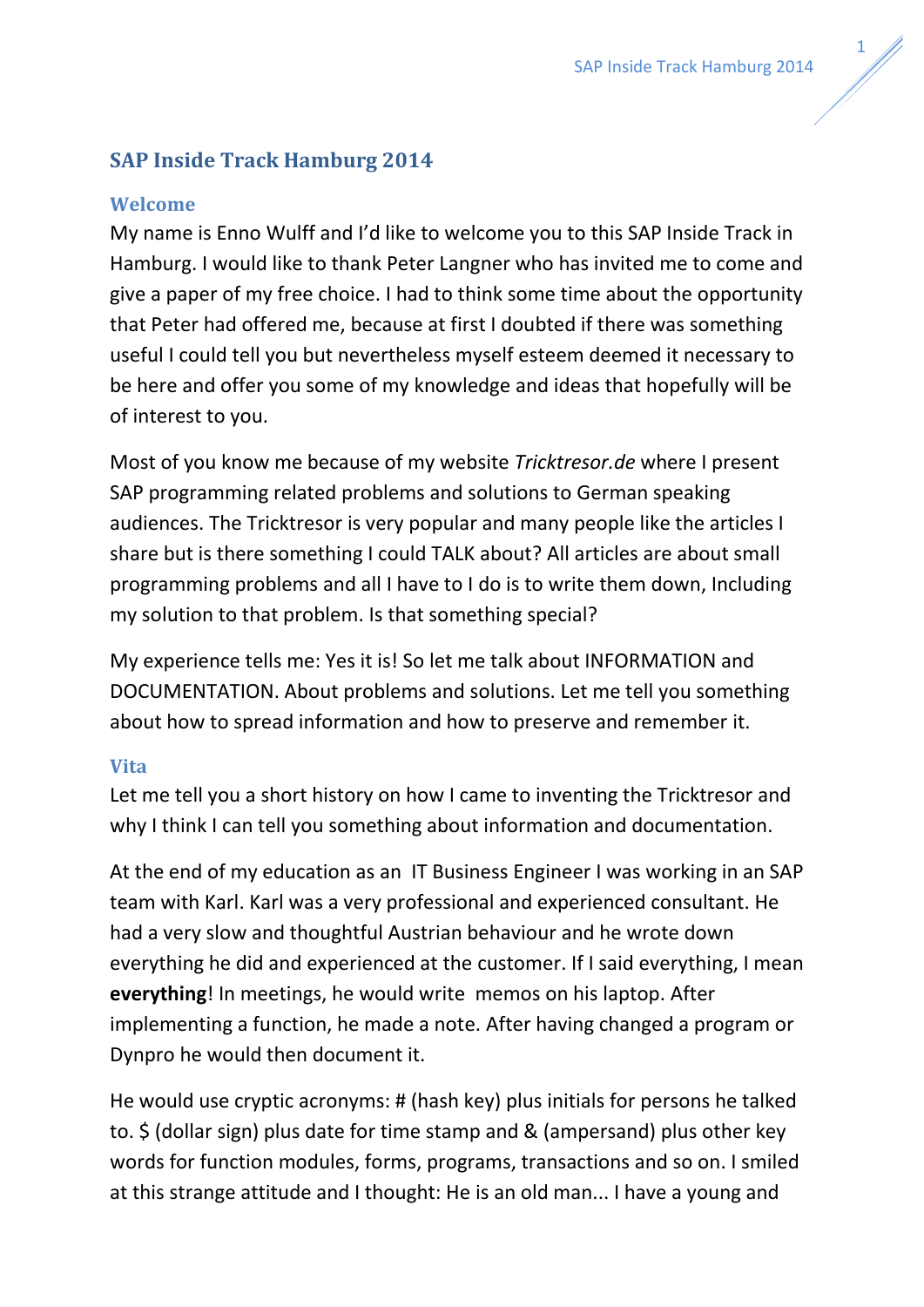flexible brain. I can **remember** these silly things that he **writes** down. I kept smiling for exactly two weeks. After two weeks, I had to go to Karl and asked him the name of a program I had to use. Karl took a look at his text file and searched for &RP and found the right program.

From this time on, I also started to writing down things I had done, reports I had used, tricks I had learned. Sometime later on as new things were getting less, I wrote down less. But when I wanted to write down something I had to start my black & white laptop and waited for windows to come up. This was annoying and I wanted to have the information on the internet.

I didn't mind others reading my tips and tricks. But being aware that others would read my information I wanted to present the information in the most useful way. That meant I wanted to describe the problem I had and write down the solution. If possible, I wanted to use a simple small program that exactly represented the problem and the solution and nothing else.

That was about 15 years ago. At the time, the only information available about SAP programming was SAP Help itself, a bunch of undocumented batch-inputprograms and the website of Imre Kabai (kabai.com). The website still exists!

My intention and interest was to create a website that not only held information but also described everything that belonged to the problem. I realized though, that this was not that easy! Writing down the solution is easy, but describing the problem is very hard!

## **What is information?**

Information is at least a fact. Words. Hand-tight data. But normally this is not enough. What is missing? Mostly the context. When searching for information the challenge is to do so within the right context.

Information is  $-$  let's call it  $-$  multi-dimensional. The exact point of view, the context, the surrounding are very important. If you change the context, then information will be misleading and perhaps useless.

### **Misleading Information**

I would like to introduce to you an effect that is very hard to identify: The pseudo information. "Pseudo" originates from the Greek language and means "not true". I am no information scientist or anything like that so I don't know if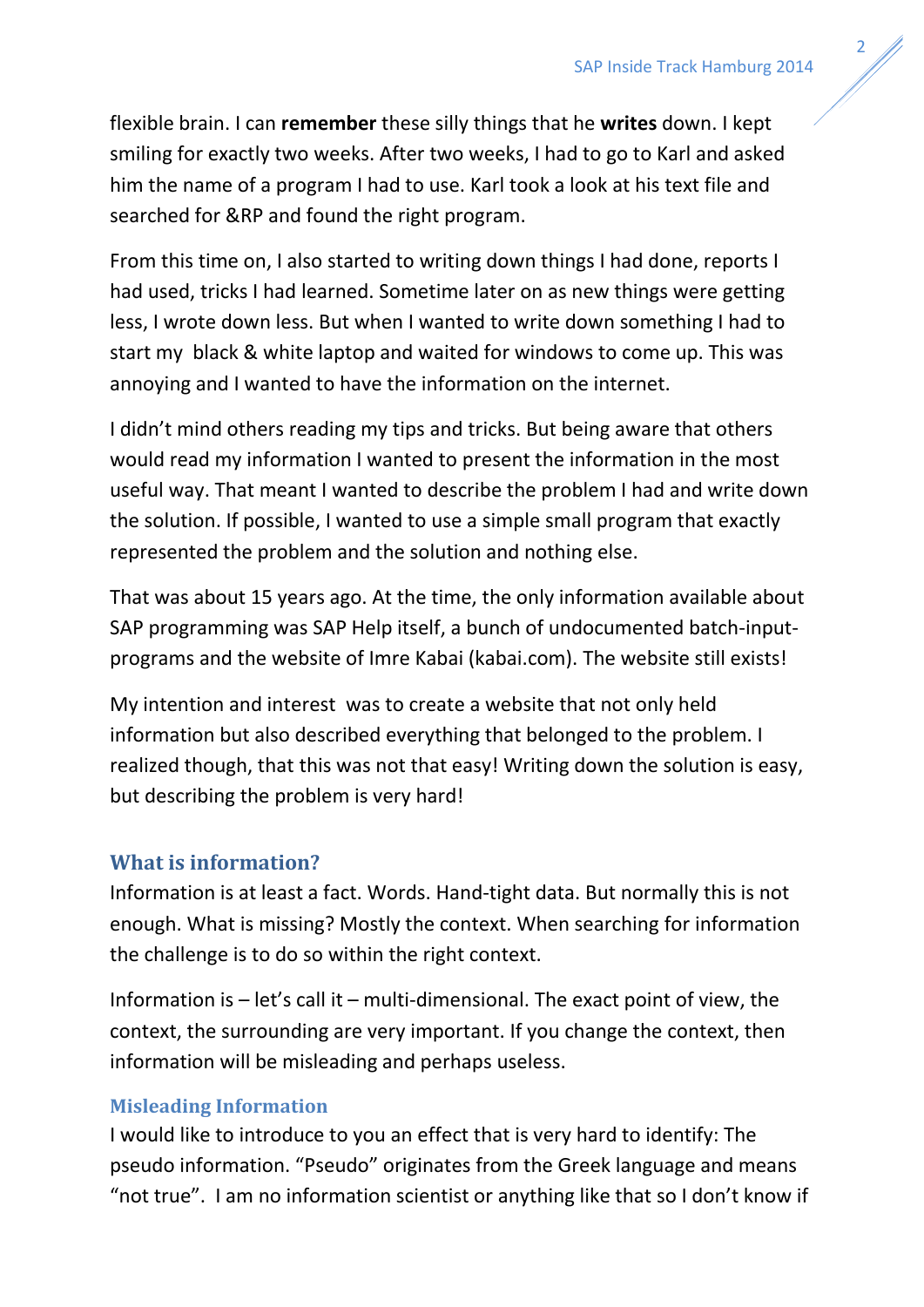there is another  $-a$  "real" – word for what I mean. A pseudo information is a fact that seems to be true but is wrong. Pseudo Information might result from unproved information, expectations or even incorrect information.

To explain what I have in mind, let me tell you a story. Last month I was jogging in the local forest – (okay, I was not, I just told you that to make it more authentic!) and I heard someone shouting in a deep loud voice: HEKTOOOOR! Come here! Immediately I had the impression of a tattooed muscle-bound rocker with his pit-bull. This is an example of pseudo information because neither did I see the person shouting nor did I see the pit-bull. What I **expected to be** a pit-bull does not mean that there **was** a pit-bull.

Similar things happen with computer problems. If there is a short dump new page allocation failed and you expect a basis problem it does not mean that it is a problem of your SAP administrator! In most cases the reason for excess memory consumption is located in wrong or inefficient programming.

### **Incorrect information**

If someone tells you that the reason for a problem is the legacy system which cannot deliver certain information then you are in a similar "information trap". You hear something and you cannot prove the validity of the information. Of course you cannot prove every information you get. But you could ask: "Did you find the error in the legacy system or do you suspect the error to be there because you didn't find the error in the SAP-System?" Whether you believe this or not, depends on the status and authenticity of the person who gives you the information.

### **Confusion**

Languages are always a good source for misunderstandings. Native speakers, idioms," False friends," special vocabulary and so on make it very hard for nonnative speakers to communicate. Even more if business language in a German company is English. If you are not really really good in the foreign language than you will have to translate everything from German to English. Someone else will have to translate back to German. So if you want to create confusion, force your employees to communicate in English. Topics, which are already hard to understand in one's own language, will be even harder in foreign languages.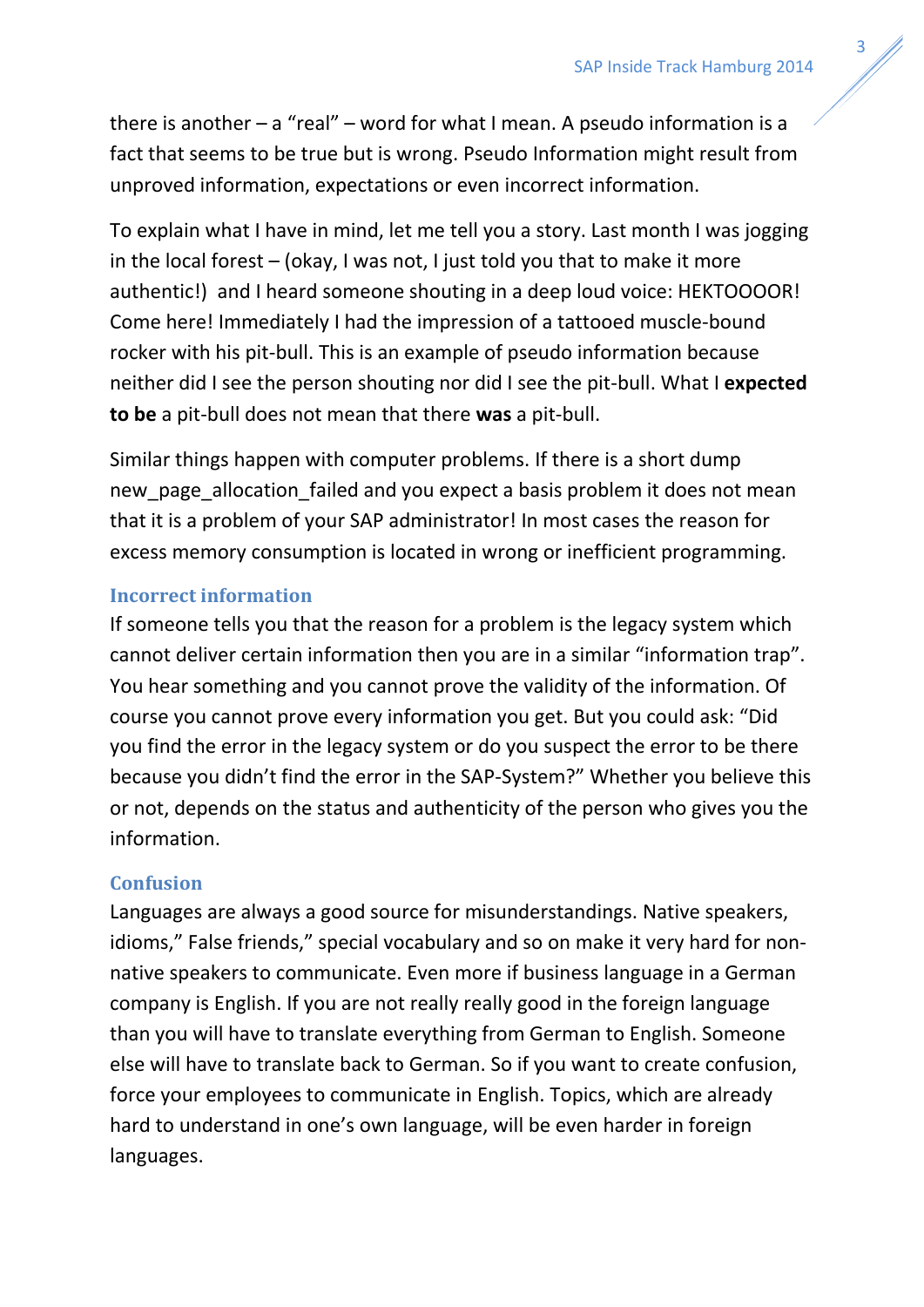In most cases you will know roughly what is meant although a wrong phrase has been used or if some words have been mixed up, but you don't know if every person involved thinks the same…

### **Right or wrong**

All kinds of wrong information are critical because they don't show the core problem; they lead in the wrong direction. Of course this is quite clear but it isn't obvious if your information is right or wrong.

That means that you should not only search for solutions but firstly ensure that the information you have is very clear and accurate.

How often have you experienced something like this: "The saving of material takes a long time. Can you please check if there is something wrong!?" After having searched for hours in the material master application without any result you hear: "Oh sorry. I meant saving the materials in the sales order…"

#### **Additional information**

My wife always says: Talk to me, it will help! And she is right. Because she is my wife. If you give information, try to give a bit more of information than is exactly needed. If you give someone a bit more information you are doing two things: In first place you offer a little more help. Secondly you show the asking person that you are willing to help some more and that your colleague is welcome. Do not only serve the beer but also some peanuts.

The best example I ever heard of on this statement has been the doctor's receptionist who called a patient to postpone the appointment because the doctor extended his vacation. The woman was very angry because the date was very important to her and the doctor is now sitting a week longer in the sun while she is having sorrows. If the receptionist had told the woman that the doctor has been helping people in a crisis region with heavy diseases and he has now decided to stay a week longer, then the woman would have accepted this fact and she would have been glad to be treated by such a respectable doctor.

### **Outdated Information**

Information is very fast nowadays. And information is outdated very quickly. Things that are valid for one Release must not be true with the next Release. If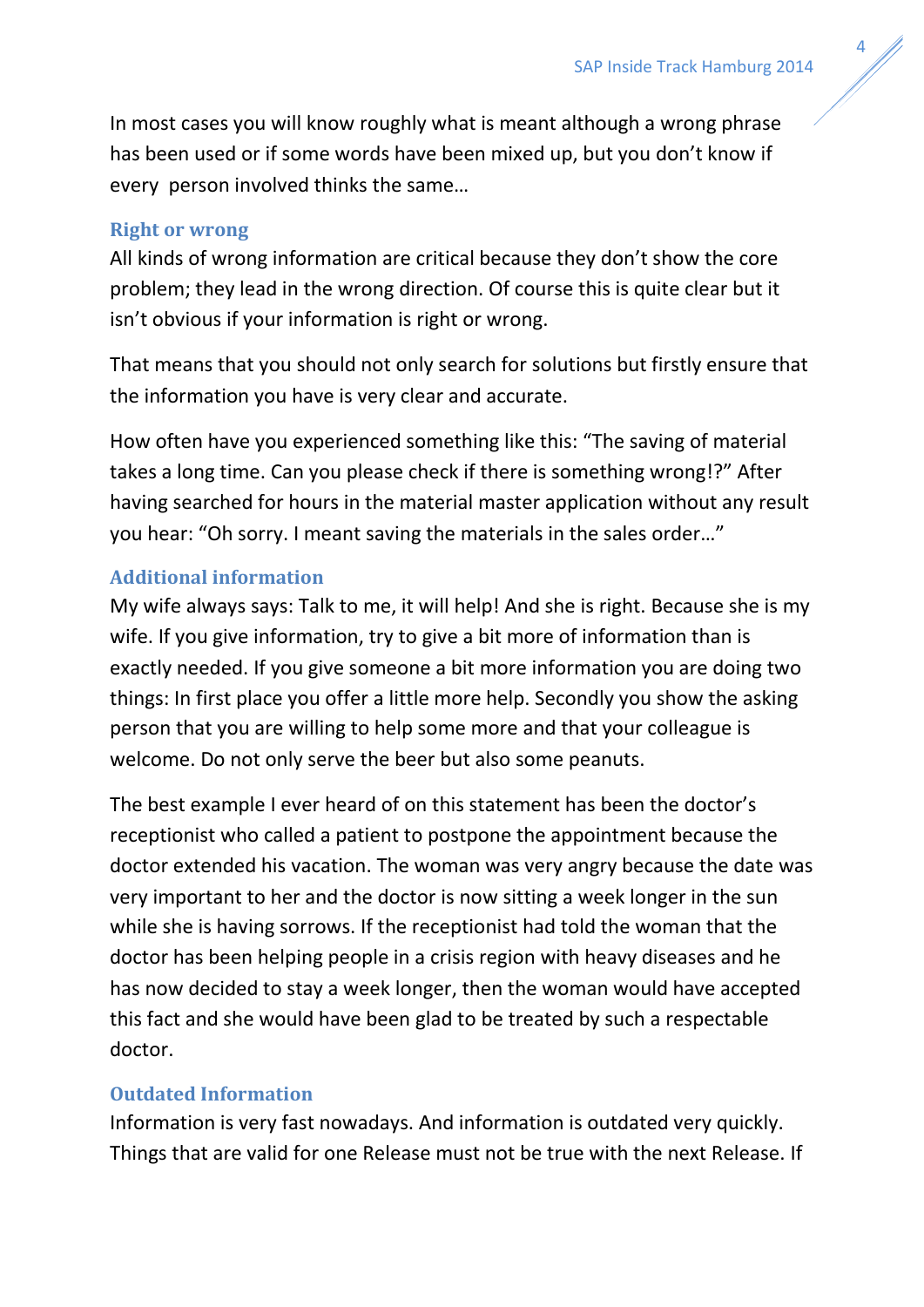you set up rules upon a specific fact you must periodically check if the precondition still is true.

# **What is important for remembering and handling information?**

There are some things that are important for learning, for presenting, documenting and remembering.

I will try to tell you some interesting facts.

### **Emotions**

Information is also about emotions. You remember better if you are feeling happy or excited at the moment. If you are stressed or unhappy or if you are concerned about something it will be hard for you to concentrate, to learn, to remember facts.

I liked the idea of the SAP Train Race: 2 Countries, 72 hours, 50 developers. Pure emotions. Highest concentration. Fun. Colleagueship. Unique experience.

### **Weirdness**

You will remember best if the information itself or the context or how the information has been presented is somehow strange, weird or funny. If I presented to you the population of Honolulu like this, you might soon forget it.



If I presented it in another way you might not forget it for a long time or you might remember it forever...? Because of this picture you will not have to remember a simple fact. You can reproduce the fact by the pictures you have seen.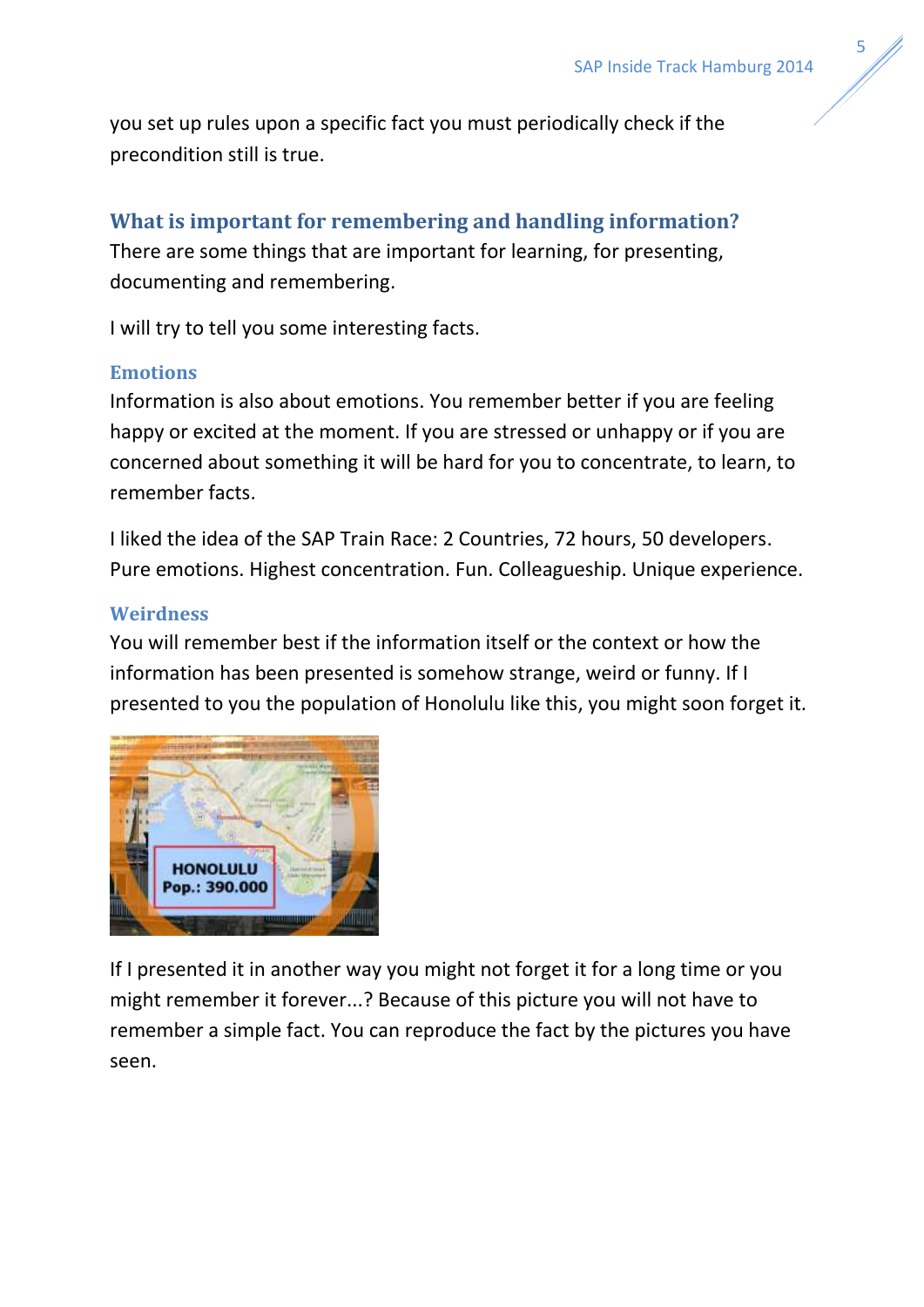

Of course it is not sensible to put every information into funny pictures or weird symbols. I only wanted to demonstrate that it makes a difference how information is presented.

#### **Visualization**

It's no secret that pure facts or figures are hard to comprehend. Diagrams and graphics make it easier to understand.

In the following case of visualized data of a blood test specific values are not only made visible, it also shows the range of "accepted" data.



Source:<http://www.informationisbeautiful.net/>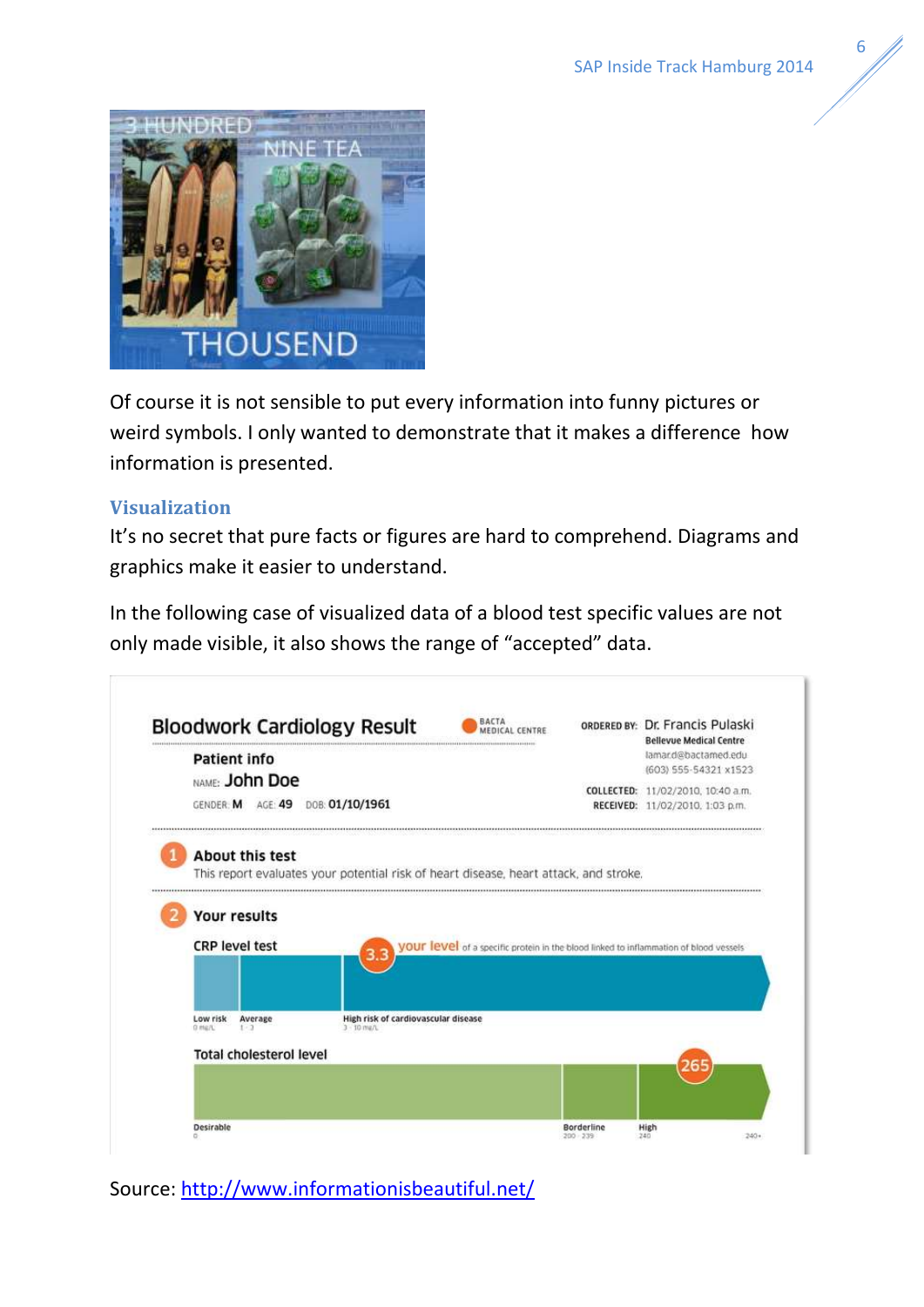## **Relation**

It is always a good idea to set data and figures in relation to other data. It helps to set priorities… Mostly it does not help at programming or documentation issues… A short dump is a short dump. No matter how many processes are error-free. Relational presenting helps with quantized data. In Programming we mostly have data of high quality.

## **Authenticity**

It is very important, where information comes from and whether the source is authentic. If you read something in a specialist's book, you would not doubt that this information is true. If a colleague, you perhaps don't like, told you something then you might not be willing to believe this fact.

### **Conclusion**

I am sure, I haven't told you something new. These facts are not so spectacular, but using these facts for a better information retrieval and documentation is indeed a very hard job!

You should learn to document your efforts, problems and solutions! Otherwise you are like the lumberjack who states: I cannot sharpen my axe. I have to cut down trees…

# **Context**

Information without context is nothing. Context is the challenge of one of the most current problems nowadays: Big data. Meanwhile, in big data the quest is to **find** the context. In **Small Data** the quest is to document the context in a way that most people will understand it. Everyone has a different level of knowledge. It is hard to find an adequate way of documenting in a quite simple and easy way to understand and also provide as much information as possible and needed for the different levels.

If you are writing a documentation or preparing for a lesson you will have to ask yourself: Who is the recipient? When preparing a lesson it's quite easy because at first you can determine the level of previous knowledge and then you do the preparation for learning. When documenting you do it because it is part of the quest. But mostly you do not have an addressee and you do not have an exact "target" of what you want the reader to learn.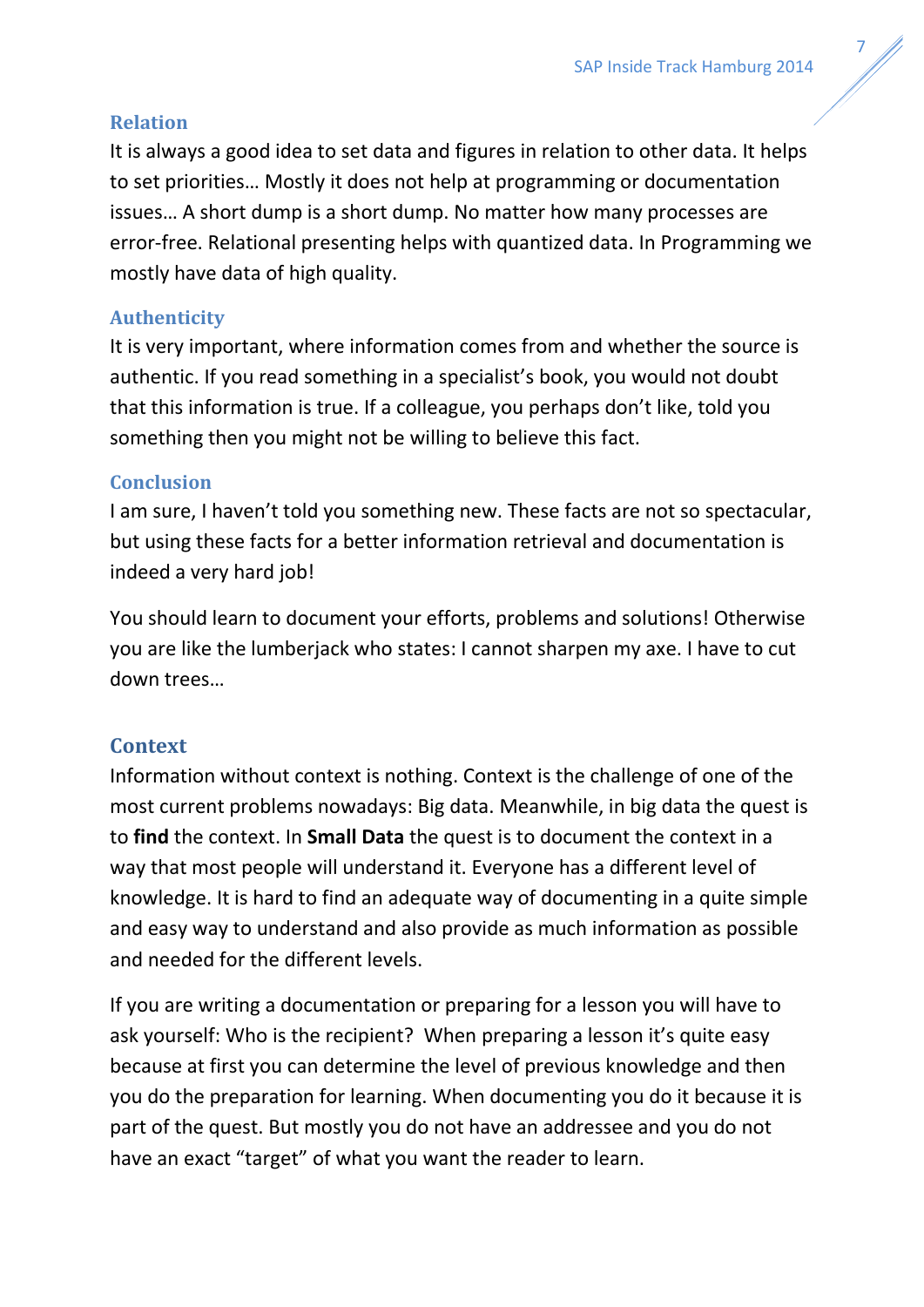Technical programming documentation consists only of a list of created objects. Everything else will be part of a process documentation or end user documentation. So how much of the process documentation should be added to the technical documentation? It's hard to say and depends on a lot of other parameters. What is important is that you have someone to check this and decide upon it!

When using design patterns it is very important to document the used patterns as they are often hard to recognize!

### **Implicit context**

The statement "that will not work" is very common. You will need to have really deep knowledge on something to be 100% sure of that. Most of the statements might be true but some of them are only true because of the fact that we have an implicit agreement about the context and the surroundings. On one hand it is very useful that you do not need to explain the whole context every time but on the other hand it might restrict our thinking on a clever solution.

It is very important to be aware of this context! It is important because you need to ask yourself if the person you are talking to knows about this context or if you should explain the surroundings.

I have a friend and colleague who often surprises me with leaving the implicit environment. It is very refreshing, because for him it is not only a question of "can this be done the normal way". If there is **any** technical possibility of doing something, he will think about it. Even if it is clear that this solution is out of the question because the effort to do this will be much too high. Having a solution – even if the solution is a bit unusual – is much better than having absolutely no idea!

# **Problem vs. solution**

Due to the fact that it is often a long way between *having a problem* and *finding a solution* you have to think about this way afterwards and write it down. To recall all the right facts and all the wrong ways after a long time is a hard job, because it appears to be needless as you have reached your target: You have found the solution!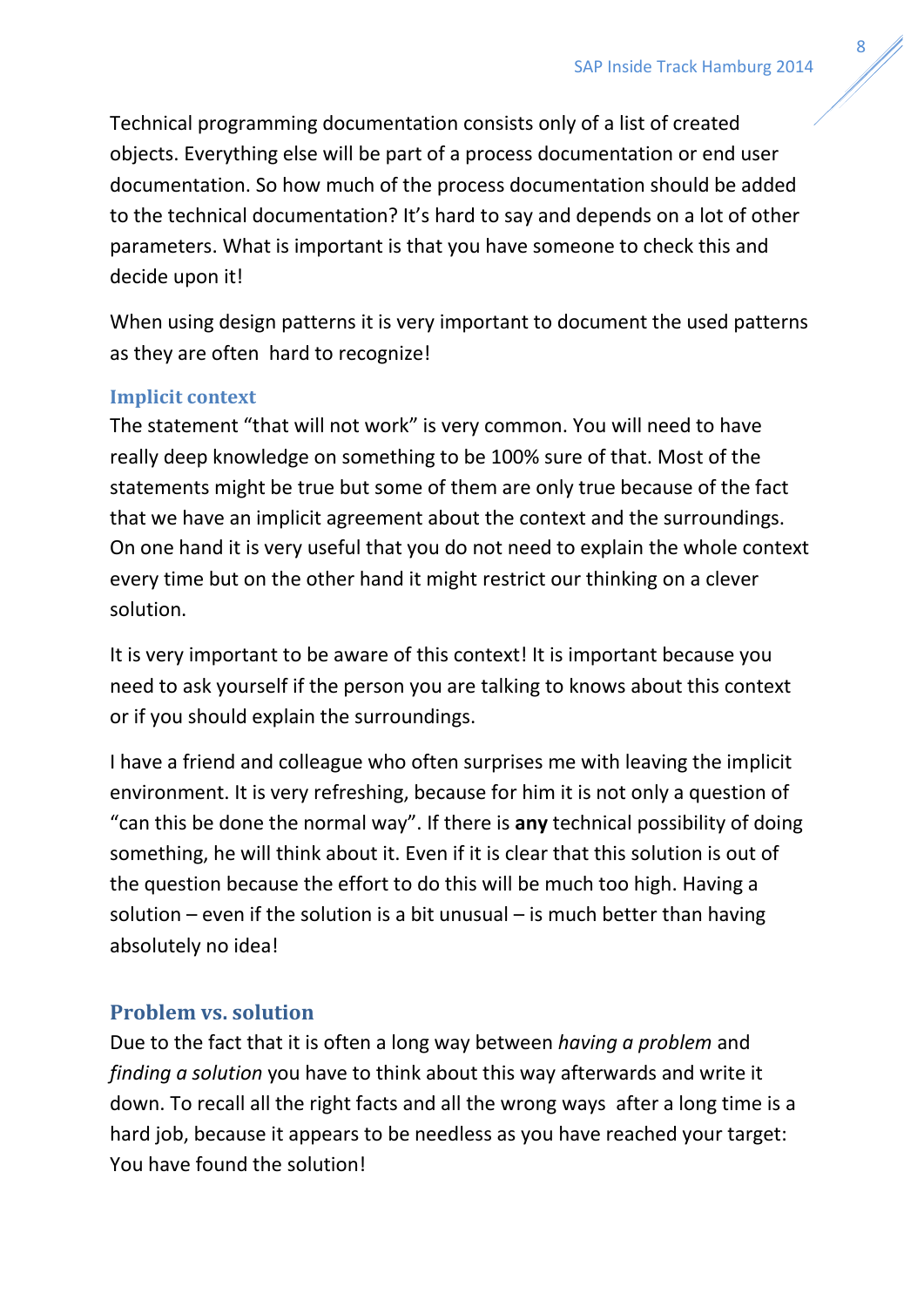After having done this, you will need to describe all relevant issues to make others understand the context. In a programming environment it is easier than describing all necessary business environments in a process.

To understand the solution you have found it might be also useful to talk about other solutions or variants of the solution and describe why these are not ideal or why the presented solution is the best one.

Describing the problem and the solution is also very important when correcting errors. "It does not work" is not a valid excuse by the way! ;)

### **Problem solving**

Information is not only about facts. It is also about experience and "doing". The more often you use information the better you will remember it. This is the pitfall of the management of new information. You have dealt for a long time, with the problem and the solution is easy and logical. Everything fits together. But this "state of wisdom" will disappear very fast as the solution is mostly very small and your brain has not enough time and no motivation to save this information. For example, if you try to find out what is the pricing condition used for a specific process. You look through your notes, you ask your colleagues near you and you search the process documentation. You are searching for quite a long time. At least you have the right person on the phone. You type in the pricing condition and continue of what you wanted to do. Guess for how long you will remember this pricing condition... It is very unlikely that you will remember it a few weeks later. Therefore, you have to write down the information. How do you do this? Do you write ZABC in the right upper corner of your scribble book? If you do so, you have linked a lot more to the problem than only the information! You started an **activity** by writing. The **place** where you stored the information is not anonymous: It is in your notebook in the corner. You have written it in extremely heavy ink so that you will never again forget the pricing condition. Maybe you have put a decorated frame or scribble around the characters? All these additional information will help YOU to remember the information. If you want to **share** the information you will have to do lot more…

#### **Tips for Problem solving**

Extract the problem

Try to reproduce the problem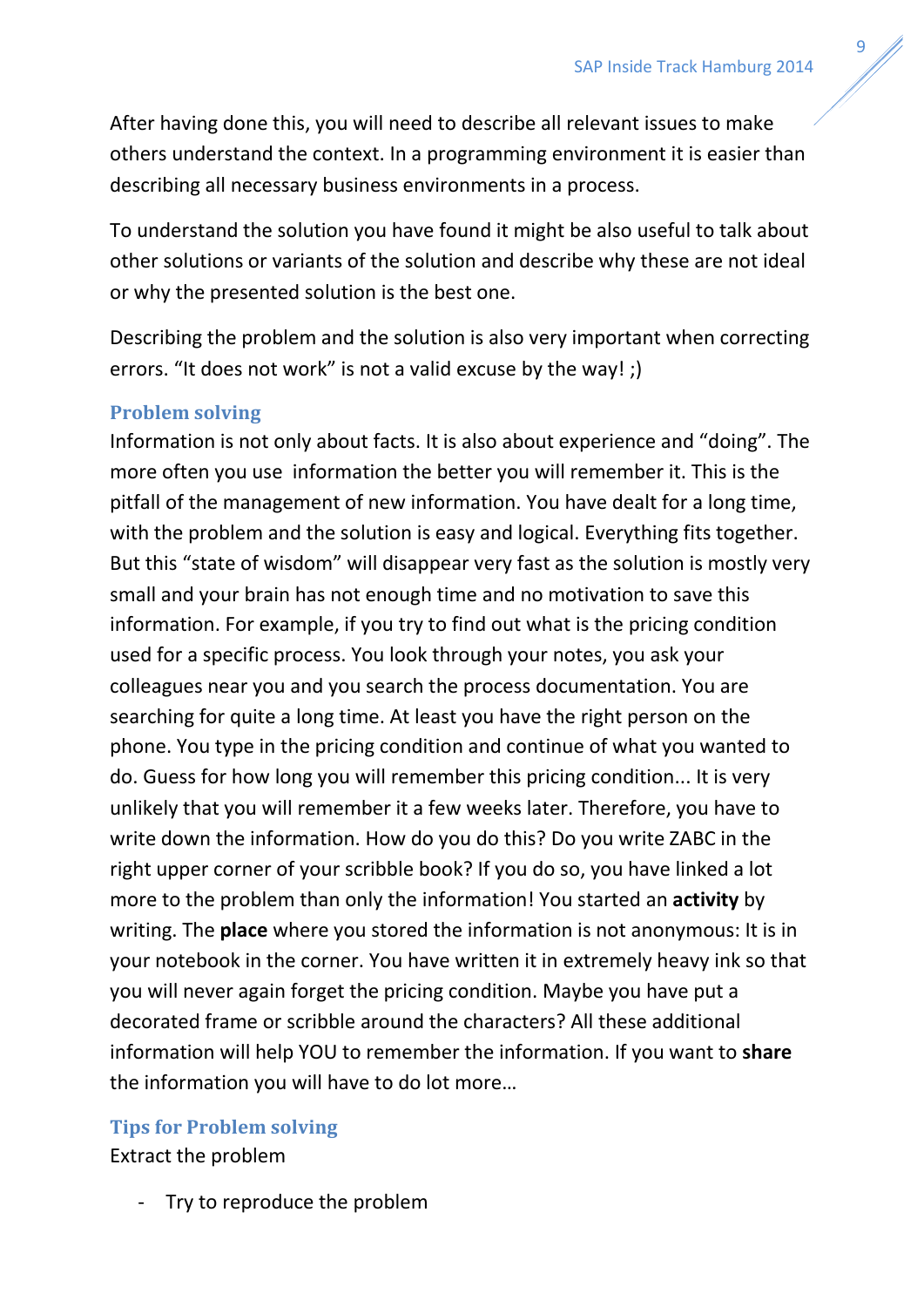- Write a small abstract (!) test program (it will help others to easily understand and reproduce the problem)
- Remove EVERYTHING that has nothing to do with the problem (easier debugging, easier to understand for others)

### Describe the problem

- Describe the context (as much as it is needed for understanding the problem; the serial number of your hard disk might not be very useful in a programming problem…
- Write down the problem (it helps you to organize the facts)
- Be exact! (If you need someone's help it's not useful if the person has to guess)
- Start from the beginning (it helps others to follow your thoughts)

### Ask your colleagues

- Ask a specific person to help you (if you ask many via Mail everyone might wait until someone reacts. If you ask someone directly not many people would refuse to help)
- Describe the problem (see above)
- Say what you have done so far (otherwise others will think about your problem, present a solution and you will answer: "I tried; it doesn't work." That is not very motivating. Presenting some efforts for problem solving also shows that you have already thought about the problem and the solutions by yourself. This will make others more willing to help.)

## **Knowledge in business**

Mostly, there are specific people who have all the knowledge. In a company there is always one person who knows everything about a specific topic. If this person leaves the company, it then becomes very time-consuming to reachieve the information.

In my opinion, every company should have its own knowledge base. It is grossly negligent to let employees save business relevant information in their own notebooks. Information is useless if it cannot be found.

So there are two things to do: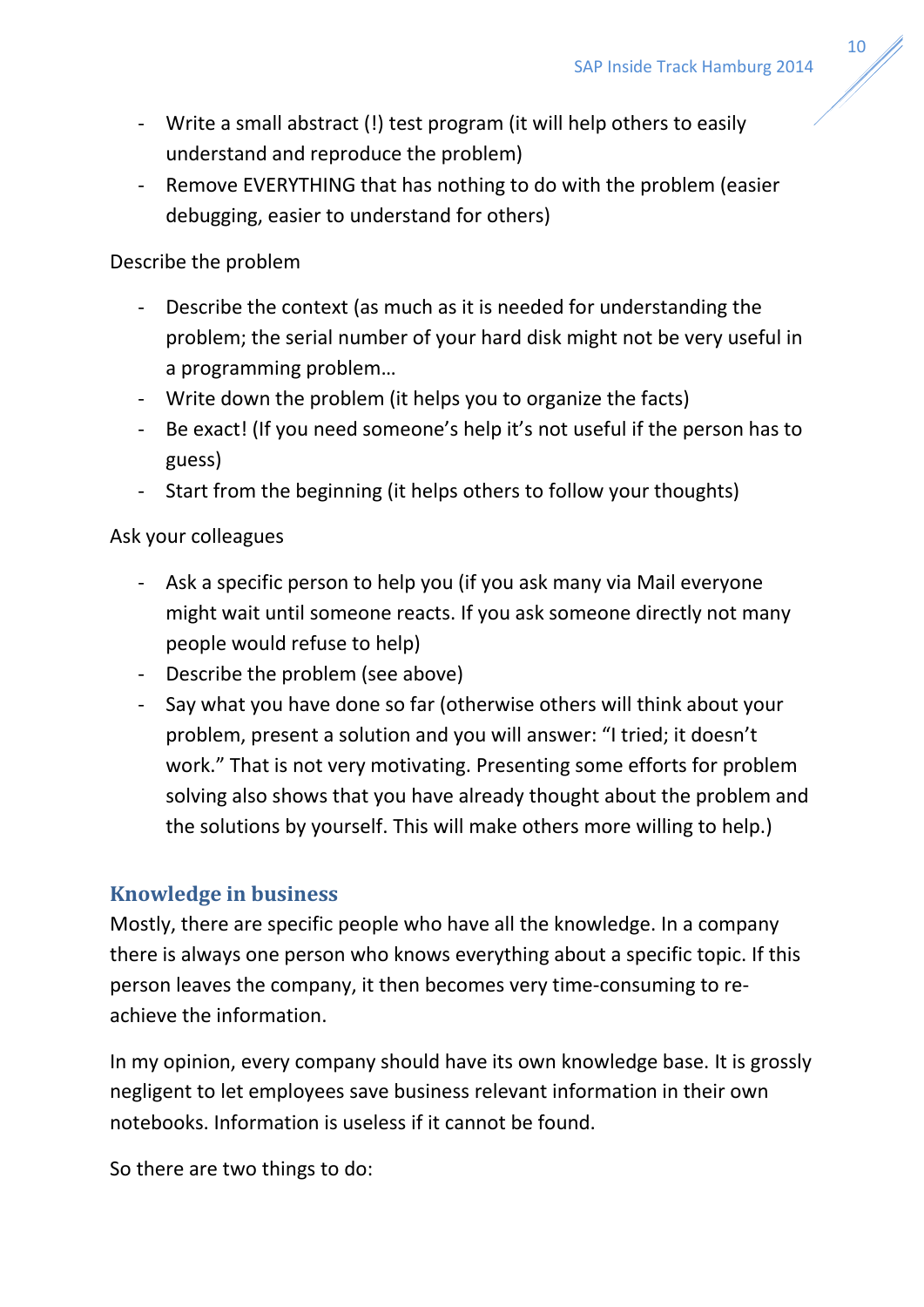## **Build up a knowledge base**

Use the tools you have. If you don't have a tool, buy one. Don't bother, the perfect tool does not exist yet! Use a wiki, install WordPress, buy SharePoint, SAP Jam, SAP Streamwork, Jive or whatever. At least, do something! If you don't, you might miss a big chance.

Try to find a tool that is easy to use and works with your common IT infrastructure such as Word, Excel and so on. This is very important for the recognition of the people who use this software.

There are a lot of enterprise collaboration tools on the market. Either for free or to buy.

It is also very important that you train all users as to how they should use the software! It is not only important how to use all the new functions but it is also important to explain the benefits.

Nominate a *knowledge base officer*, someone who encourages people in sharing information. He should be responsible for the tool and provide help and guidance in using it in an optimal way.

Try to use the gamification concept! Create funny user levels and make badges to make users want them. Take this topic but don't take it too seriously!

### **Reuse-Library**

In SAP you have a complete reuse library you can use (transaction SE83). With transaction SLIB you can build your own library. Put general and important specific function modules in it. Write demonstration reports for using them. Document them. Document the context. You can put all of this information in your reuse library. It's in the standard SAP system! Use it! Refer to this transaction in your development guides. Encourage your team members to insert important functions if they are useful for other developers.

## **Plugins**

Think in Plugins! Discuss different ways of developing reusable objects. You can save a lot of time when programming *objects* and general solutions. It takes a little time longer at the beginning, higher dependencies and it requires a little more preparation but afterwards you will greatly have a lot of advantages:

- Easier maintenance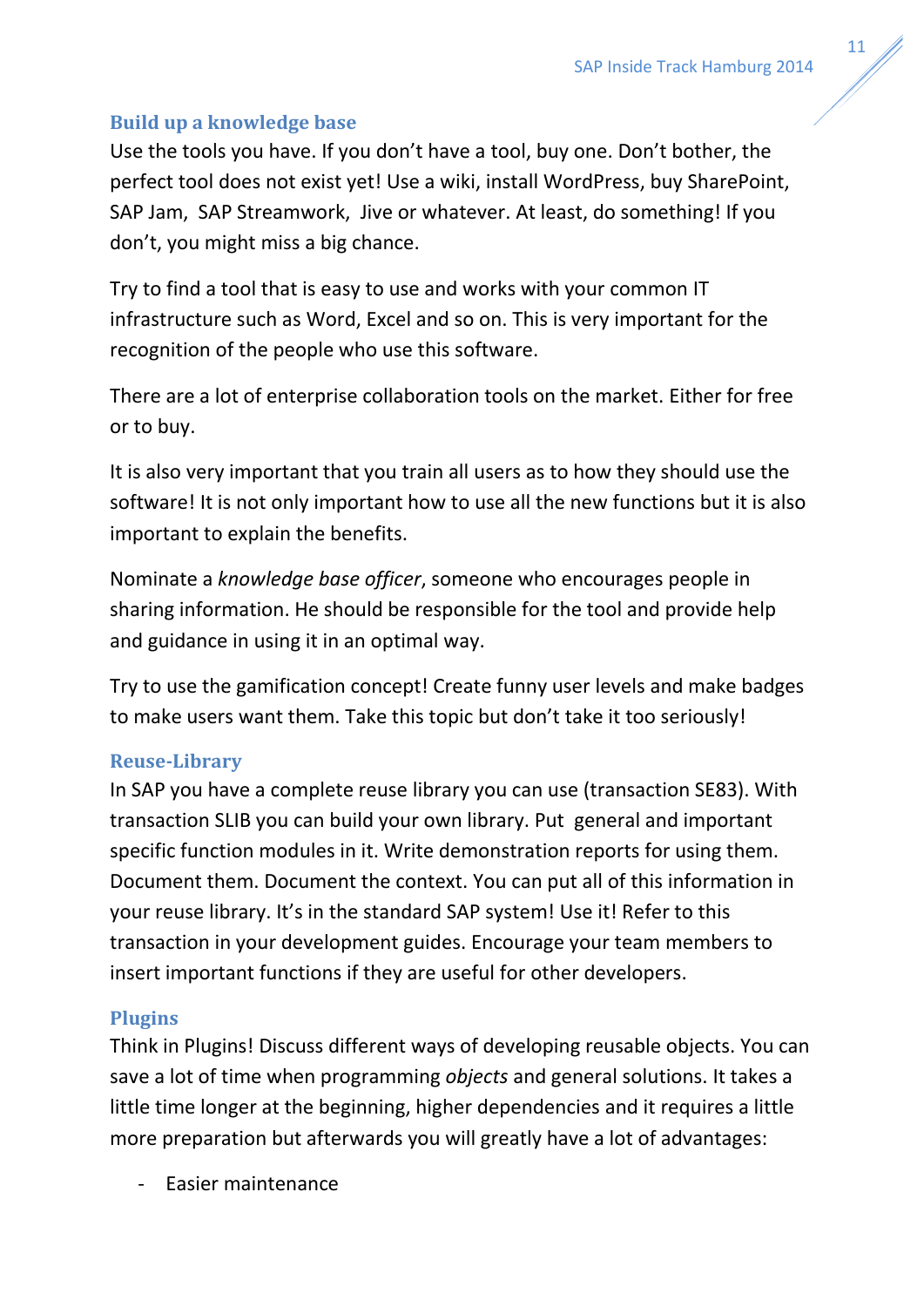- Analysing and correcting errors
- Easier improvements
- Reusability

## **Something about programmers**

Programmers are very special people. Programmers don't like rules and programmers are lazy. I know that because I am a programmer. Programmers need freedom and the newest equipment. Give it to them – an adequate salary is obligatory – and you will have a loyal and hardworking team. Okay this is a theory and it is very stereotype. But I think you know what I mean.

Don't make the mistake in forcing programmers to follow useless guidelines! Guidelines are needed, There is no doubt about this and shouldn't be argued; But

- a) only set up rules you can  $-$  and will!  $-$  control.
- b) check guidelines for necessity.

A programmer will use a lot of effort and strength to bypass an existing stupid rule. If you have a rule that functions modules must not be called directly but need to be wrapped in a method you can be sure that you will have method names such as **z\_mickey\_mouse** or **z\_may\_the\_force\_b\_with\_u**! Since you have guidelines that forbid the use of comic characters or sexual content in method names I am quite sure that there is something wrong...;)

Programmers like to play and experiment. The best way to get a programmer to do something is to tell him "they said it is not possible to do that." Developers need challenges and they need freedom to fulfil these challenges.

Why not do a monthly quest with a simple but challenging task? Find small programming challenges and let every programmer work out ideas and build prototypes. The result can be discussed the following month. Good ideas might be built in new developments and be stored in the reuse library.

## **Tips for spreading information**

In the company where I work in, Inwerken AG, we periodically arrange workshops. We collect topics that we are interested in and urge someone to